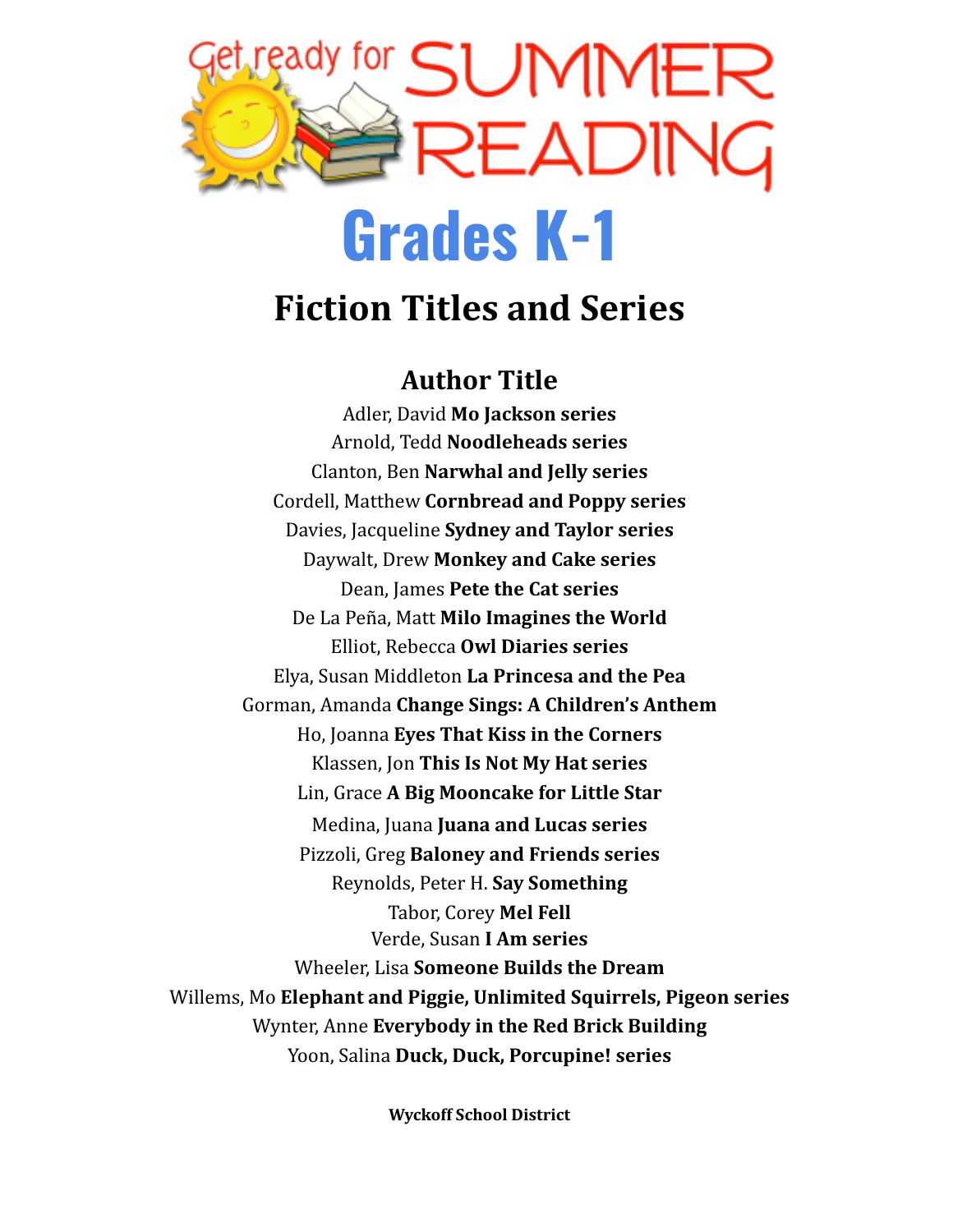## **Grades K-1**

### **Favorite Fiction Authors**

**Beaty, Andrea Blabey, Aaron Carle, Eric De La Pena, Matt Dyckman, Ame Gomi, Taro Jeffers, Oliver John, Jory Harrison, Vashti Kang, Anna Keating, Jess Mora, Oge Parr, Todd Pilkey, Dav Pinkney, Jerry Rosenthal, Amy Krouse Reynolds, Peter H. Rubin, Adam Santat, Dan Tullet, Herve Wenzel, Brendan Willems, Mo Wilson, Karma Yoon, Salina**



**Wyckoff School District**